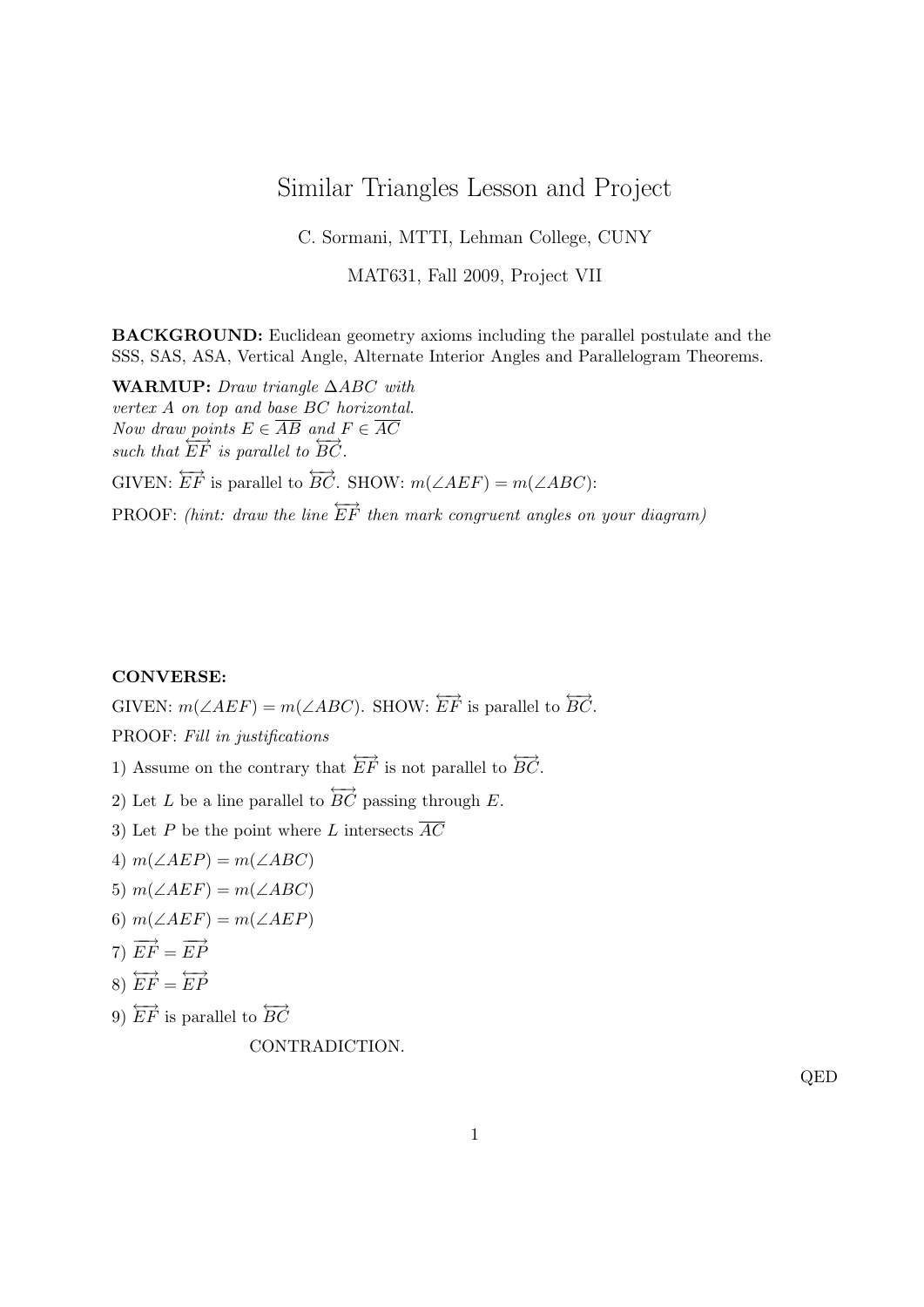SIDE SPLITTING THEOREM: Keeping in mind the same diagram as on the first page, where we have a triangle  $\triangle ABC$  and points  $E \in \overline{AB}$  and  $F \in \overline{AC}$ , we will now prove:

> $\overleftrightarrow{EF}$  is parallel to  $\overleftrightarrow{BC}$  IFF  $\frac{AE}{AB} = \frac{AF}{AC}$ AC

This is a difficult theorem to prove when the ratios are irrational. The proof for irrational ratios can be proven by taking limits or using Archimedes Principal (see Kay's College Geometry).

Here we only prove the Side Splitting Theorem when the ratios are rational.

GIVEN: There are natural numbers p, q such that  $\frac{AE}{AB} = \frac{AF}{AC} = \frac{p}{q}$  $q^2$ . SHOW:  $EF$  is parallel to  $\overleftrightarrow{BC}$ . 1) First we can divide  $\overline{AB}$  and  $\overline{AC}$  into q equal length subsegments so that we have  $B_0 = A$ then  $B_1$  then  $B_2$  and so on up to  $B_q = B$  on  $\overline{AB}$ and we have  $C_0 = A$  then  $C_1$  then  $C_2$  and so on up to  $C_q = C$  on  $\overline{AC}$ . (draw) 2) Notice that since  $\frac{AE}{AB} = \frac{AF}{AC} = \frac{p}{q}$  $\frac{p}{q},$ we have  $E = B_p$  and  $F = C_p$ . 3) We now draw many small parallelograms. To do this we first draw lines through each  $B_i$ parallel to  $\overrightarrow{AC}$  and then we draw lines through each  $C_i$  parallel to  $\overrightarrow{BC}$ by applying the parallel postulate. (add to drawing)

4) By the Parallelogram Theorem, the sides of the parallelograms parallel to  $\overrightarrow{AB}$  all have length  $AB/q$  and the sides parallel to  $\overrightarrow{AC}$ all have length  $AC/q$ .

5) Notice that all the parallelograms also have two angles whose measure is equal to  $m(\angle BAC)$  by the Alternate Interior Angles Theorem combined with Vertical Angles Theorem. (add angles)

6) If we draw in the diagonals of each of these parallelograms we get a collection of congruent triangles by the SAS Theorem. Some are upside right and some are upside down. (add diagonals)

7) The diagonals which are line segments come together colinearly because the sum of the angles of a triangle is 180°. Here we have used corresponding angles on congruent triangles and linear pairs. In fact the line segments  $\overline{BC}$  and  $\overline{EF}$  are made of many of these diagonal segments.

8)  $m(\angle ABC) = m(\angle AEF)$  by corresponding angles on congruent triangles.

9)  $\overleftrightarrow{BC}$  is parallel to  $\overleftrightarrow{EF}$ , by vertical angles and alternate interior angles theorems.

QED

GIVEN:  $EF$  is parallel to  $\overleftrightarrow{BC}$ . SHOW: There are natural numbers p, q such that  $\frac{AE}{AB} = \frac{AF}{AC} = \frac{p}{q}$  $\frac{p}{q}.$ Prove this by contradiction imitating the proof by contradiction on the first page.

Combining the theorem on the first page with this theorem, we now know that

 $m(\angle ABC) = m(\angle AEF)$  IFF  $\overleftrightarrow{EF}$  is parallel to  $\overleftrightarrow{BC}$  $\frac{AE}{AB}=\frac{AF}{AC}$ AC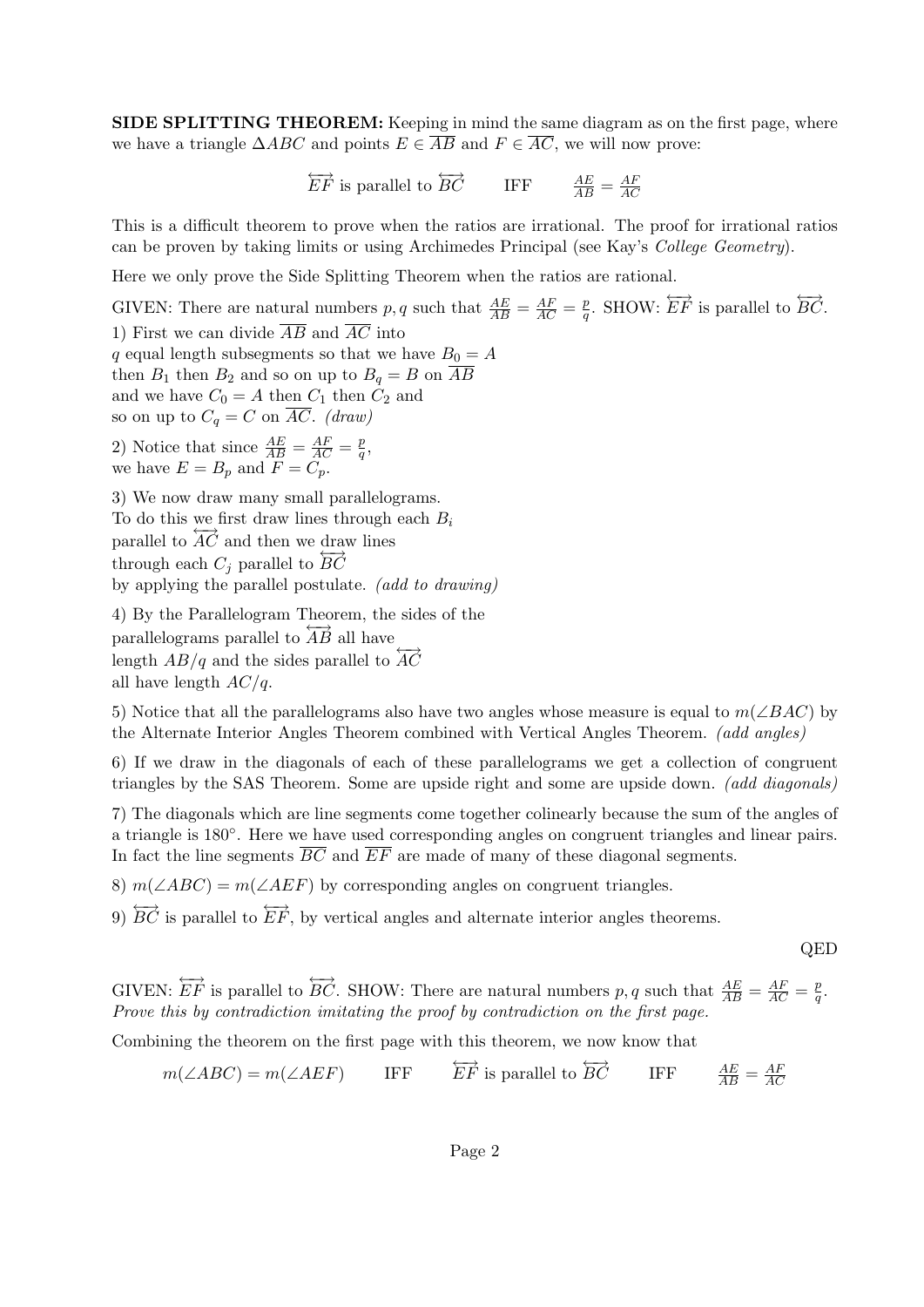**DEFN:** We say triangles  $\triangle ABC$  and  $\triangle A'B'C'$  are similar if they have congruent angles:

 $m(\angle ABC) = m(\angle A'B'C')$   $m(\angle BCA) = m(\angle B'C'A')$   $m(\angle CAB) = m(\angle C'A'B')$ 

and proportional sides:

$$
\frac{AB}{A'B'} = \frac{BC}{B'C'} = \frac{CA}{C'A'}.
$$

AAA THEOREM: If two triangles  $\triangle ABC$  and  $\triangle A'B'C'$  have congruent angles:

 $m(\angle ABC) = m(\angle A'B'C')$   $m(\angle BCA) = m(\angle B'C'A')$   $m(\angle CAB) = m(\angle C'A'B')$ 

then they are similar. (The converse is obvious).

PROOF: We only need to show  $\frac{A'B'}{AB} = \frac{A'C'}{AC}$ .

Three possibilities: Case I:  $AB = A'B'$  Case II:  $AB > A'B'$  Case III:  $AB < A'B'$ 

CASE I: Show triangles are congruent and conclude the ratios of all three sides are proportional.

CASE II:  $AB > A'B'$  Fill in justifications.

- 1) Draw a point  $E \in \overline{AB}$  such that  $AE = A'B'$ and a point  $F \in \overline{AC}$  such that  $AF = A'C'$ .
- 2) Triangles  $\Delta A'B'C'$  and  $\Delta AEF$  are congruent.
- 3)  $m(\angle AEF) = m(\angle A'B'C')$
- 4)  $m(\angle AEF) = m(\angle ABC)$
- 5)  $\frac{AE}{AB} = \frac{AF}{AC}$ AC
- 6)  $\frac{A'B'}{AB} = \frac{A'C'}{AC}$ AC

CASE III:  $AB < A'B'$  follows immediately as in Case II.

QED

**PROPORTIONAL SIDES THEOREM:** If two triangles  $\triangle ABC$  and  $\triangle A'B'C'$  have proportional sides: AB  $\sim$ 

$$
\frac{AB}{A'B'} = \frac{BC}{B'C'} = \frac{CA}{C'A'}
$$

.

then they are similar.

PROOF: Prove this yourselves using the same cases as in the last proof and the same idea as in step 1 of Case II above. The rest of the proof will work differently of course.